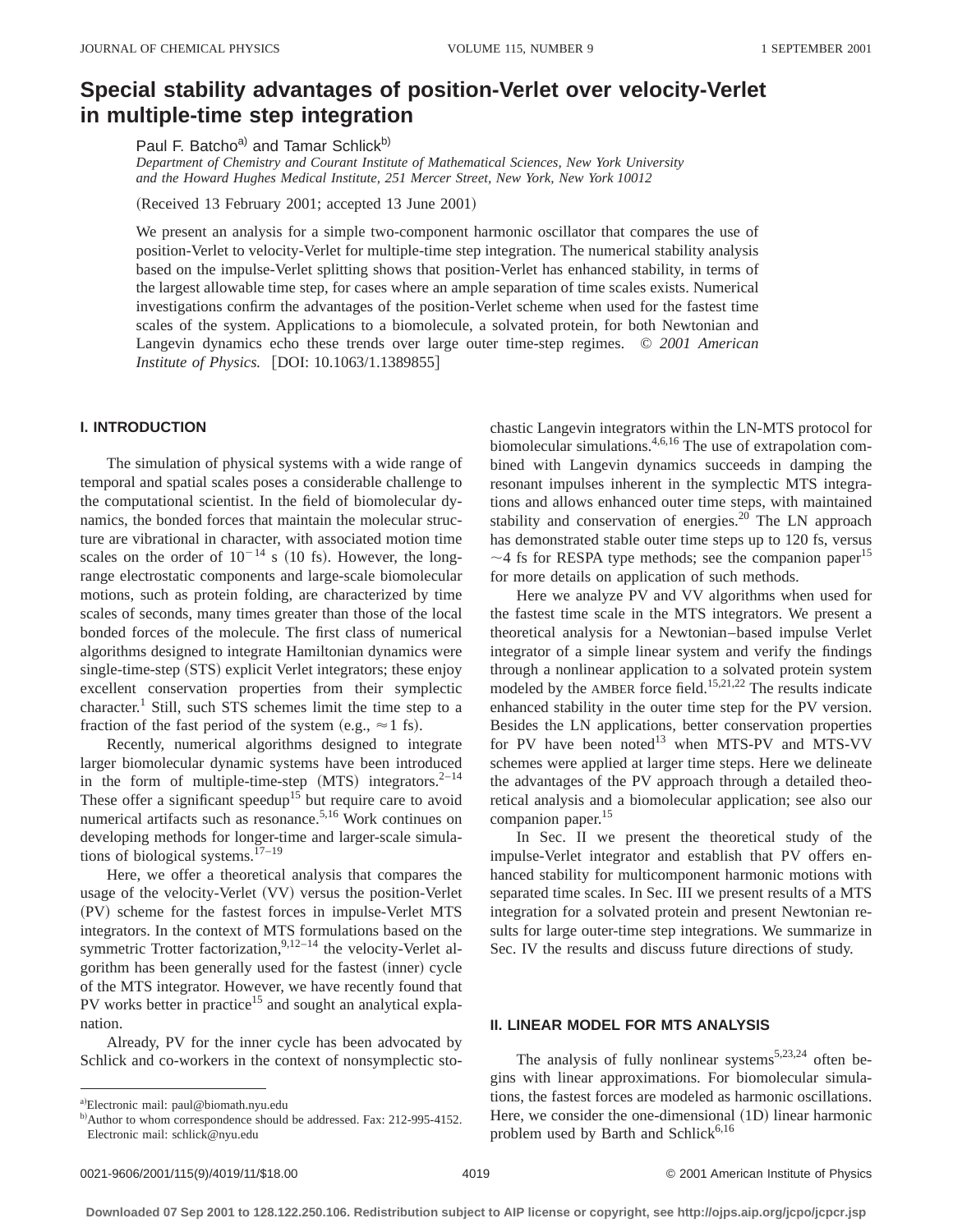$$
\frac{dX}{dt} = V,\tag{1a}
$$

$$
\frac{dV}{dt} = -(\lambda_1 + \lambda_2)X,\tag{1b}
$$

where the variables *X* and *V* denote the scalar position and velocity, respectively, for a particle of unit mass. The system can be considered a harmonic oscillator driven by a linear force with constant  $\Lambda = \lambda_1 + \lambda_2$ . Here we study cases where  $\lambda_1 > \lambda_2$  and study MTS protocols for the two harmonic components when differing in time scales.

The characteristic angular frequencies associated with the two components as well as the total motion are, respectively,

$$
\omega_1 = \sqrt{\lambda_1}, \quad \omega_2 = \sqrt{\lambda_2}, \quad \Omega = \sqrt{\Lambda}.
$$
 (2)

The associated characteristic periods are thus,

$$
T_1 = \frac{2\pi}{\omega_1}, \quad T_2 = \frac{2\pi}{\omega_2}, \quad T = \frac{2\pi}{\Omega},
$$
 (3)

where  $T_1$  represents the fast motion and  $T_2$  the slower.

## **A. Linear resonance for impulse-Verlet splitting**

Several theoretical studies have been made for impulse-Verlet (IV) algorithms, as well as their mollified versions, in order to gain insight into the large-time step problem.<sup>4,6,7,10,11,16</sup> Barth and Schlick<sup>6,16</sup> examined MTS schemes based on the first-order symplectic Euler method, and Sandu and Schlick<sup>4</sup> analyzed several different MTS schemes based on the second-order Verlet scheme. Here we analyze the stability of the symplectic impulse-Verlet splitting for both VV and PV when used in the inner cycle of a symmetric factorization. The analysis follows that of Ref. 4 for VV.

We start with a two-level splitting of harmonic oscillators in an impulse-MTS scheme where the slow force component  $(-\lambda_1 X)$  is evaluated at time steps  $\Delta t$  that are *k* times larger than those  $(\Delta \tau)$  used for the fast component  $(-\lambda_2 X)$ , i.e.,  $k = \Delta t / \Delta \tau$ . The impulse-MTS scheme with a PV inner cycle becomes

$$
X^{[0]} = X^n
$$
  
\n
$$
V^{[0]} = V^{[n]} - \frac{k\Delta\tau}{2} \lambda_2 X^{[n]}.
$$
  
\n
$$
\begin{bmatrix}\n\text{For } i = 0: k - 1 \\
X^{[i+1/2]} = X^{[i]} + \frac{\Delta\tau}{2} V^{[i]} \\
V^{[i+1]} = V^{[i]} - \Delta\tau \lambda_1 X^{[i+1/2]} \\
X^{[i+1]} = X^{[i+1/2]} + \frac{\Delta\tau}{2} V^{[i+1]} \\
\text{end} \\
X^{[n+1]} = X^k,
$$

$$
V^{[n+1]} = V^{[k]} - \frac{k\Delta\tau}{2} \lambda_2 X^{[k]}.
$$

The VV formulation involves a modification to the inner cycle, bracketed above, as follows:

For 
$$
i=0:k-1
$$
  
\n
$$
V^{[i+1/2]} = V^{[i]} - \frac{\Delta \tau}{2} \lambda_1 X^{[i]},
$$
\n
$$
X^{[i+1]} = X^{[i]} + \Delta \tau V^{[i+1/2]},
$$
\n
$$
V^{[i+1]} = V^{[i+1/2]} - \frac{\Delta \tau}{2} \lambda_1 X^{[i+1]}.
$$

**end**

Here the superscripts in brackets denote the indices of the inner iterations. One step of this method advances the solution from  $n(k\Delta \tau)$  to  $(n+1)(k\Delta \tau)$ .

To express the associated propagation matrix  $A_{\text{IV}}$  for impulse-Verlet, we first introduce the ''impulse'' matrix

$$
P_{\text{IV}}(\Delta \tau, \lambda_2, k) = \begin{bmatrix} 1 & 0 \\ -\frac{k\Delta \tau}{2} \lambda_2 & 1 \end{bmatrix}.
$$

The propagation matrix of the impulse-Verlet scheme for PV can then be expressed as

$$
A_{\text{IV,PV}}(\Delta \tau, \lambda_1, \lambda_2, k)
$$
  
=  $P_{\text{IV}}(\Delta \tau, \lambda_2, k) A_{\text{PV}}(\Delta \tau, \lambda_1)^k P_{\text{IV}}(\Delta \tau, \lambda_2, k),$  (4)

where

$$
\begin{bmatrix} X^{[i+1]} \\ V^{[i+1]} \end{bmatrix} = A_{IV,PV} \begin{bmatrix} X^{[i]} \\ V^{[i]} \end{bmatrix},\tag{5}
$$

and  $A_{PV}$  is the propagation matrix of the PV discretization,

$$
A_{\rm PV}(\Delta \tau, \lambda_1) = \begin{bmatrix} 1 & \frac{\Delta \tau}{2} \\ 0 & 1 \end{bmatrix} \begin{bmatrix} 1 & 0 \\ -\Delta \tau \lambda_1 & 1 \end{bmatrix} \begin{bmatrix} 1 & \frac{\Delta \tau}{2} \\ 0 & 1 \end{bmatrix}.
$$

We now introduce the transformation,

$$
\cos \theta = 1 - \frac{\Delta \tau^2}{2} \lambda_1,\tag{6}
$$

and examine the effective angular frequency in the small time step  $limit<sub>4</sub>$ <sup>4</sup>

$$
\theta(\Delta \tau, \lambda_1) = \Delta \tau \omega^{\text{eff}} + \mathcal{O}(\Delta \tau^4). \tag{7}
$$

Likewise, consider the large inner-time step limit, that is,  $\Delta \tau$ close to the single-time step Verlet stability condition, or  $\Delta \tau \leq \Delta \tau$ <sub>s</sub> =  $2/\sqrt{\lambda_1}$ ,

$$
\Delta \tau = 2(1 - \epsilon)/\sqrt{\lambda_1}, \quad \epsilon > 0,
$$
\n(8)

where  $\epsilon$  is a small positive number. In this limit of  $\Delta \tau$ , we have

$$
\cos(\theta) = 1 - \frac{\Delta \tau^2}{2} \lambda_1 \approx -1 + 4\epsilon + \mathcal{O}(\epsilon^2). \tag{9}
$$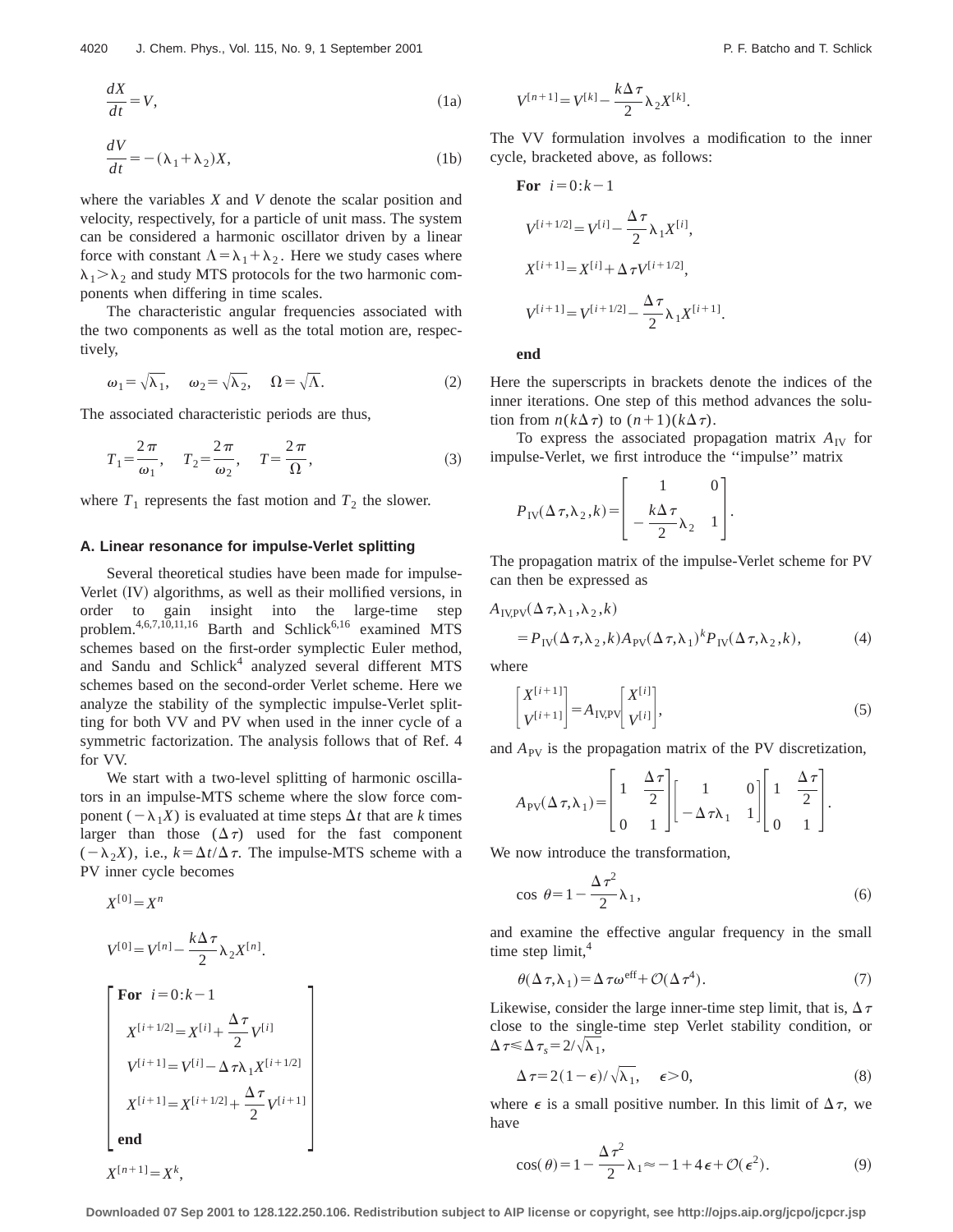For small  $\epsilon$  this leads directly to

$$
\theta \approx \pi (2n+1) + \sqrt{8} \epsilon^{1/2} + \mathcal{O}(\epsilon), \quad \epsilon \ll 1, \quad n = 0, 1, 2 \dots
$$
\n(10)

For convenience of analysis we also introduce the matrix

$$
G_{\rm PV}(\Delta \tau, \lambda_1) = \begin{bmatrix} 1 & 0 \\ & \sqrt{\lambda_1} \\ 0 & \sqrt{1 - \frac{\Delta \tau^2}{4}} \lambda_1 \end{bmatrix},
$$

and recast  $A_{PV}$  into

$$
A_{\rm PV}(\Delta \tau, \lambda_1) = G_{\rm PV}(\Delta \tau, \lambda_1)
$$
  
 
$$
\times \begin{bmatrix} \cos \theta & \sin \theta \\ -\sin \theta & \cos \theta \end{bmatrix} G_{\rm PV}(\Delta \tau, \lambda_1)^{-1}.
$$

We now omit the arguments of  $A_{PV}$  and  $G_{PV}$  for simplicity. The above transformation clarifies the similarity of  $A_{PV}$  to a rotation matrix.

It is also noteworthy to compare the VV inner cycle results,  $A_{VV}$  to  $A_{PV}$  under the same transformation, namely

$$
G_{\rm PV} = G_{\rm VV}^{-1} \begin{bmatrix} 1 & 0 \\ 0 & \lambda_1 \end{bmatrix},
$$

where

$$
G_{\rm VV} = \begin{bmatrix} 1 & 0 \\ 0 & \sqrt{\lambda_1 \left(1 - \frac{\Delta \tau^2}{4} \lambda_1\right)} \end{bmatrix}.
$$

Given that both VV and PV have propagation matrices that are similar to the same rotation matrix, we expect that the linear stabilities will be closely related in the small  $\Delta \tau$  limit. *The limit considered in this paper, where PV appears advantageous, occurs instead for large*  $\Delta \tau$ *, near the stability limit.* 

#### **B. MTS stability analysis**

Thus far we have described propagation matrices for a STS Verlet implementation. We proceed with the impulse-MTS analysis following Sandu and Schlick.<sup>4</sup> We define

$$
\theta = \theta(\Delta \tau, \lambda_1) = \arccos(1 - \Delta \tau^2 \lambda_1 / 2),\tag{11}
$$

and temporarily drop the arguments of  $P_{\text{IV}}$  and  $G_{\text{IV}}$  for simplicity. The impulse-Verlet propagator can, therefore, be written as

$$
A_{IV,PV}(\Delta \tau, \lambda_1, \lambda_2, k)
$$
  
=  $P_{IV} \left( G_{PV} \begin{bmatrix} \cos(\theta) & \sin(\theta) \\ -\sin(\theta) & \cos(\theta) \end{bmatrix} G_{PV}^{-1} \right)^k P_{IV}$   
=  $P_{IV} G_{PV} \begin{bmatrix} \cos(k\theta) & \sin(k\theta) \\ -\sin(k\theta) & \cos(k\theta) \end{bmatrix} G_{PV}^{-1} P_{IV}.$  (12)

After some algebraic manipulation we have

$$
\det(A_{\text{IV,PV}}) = 1,\tag{13}
$$

 $trace(A_{IVPV}) = 2 cos(k \theta)$ 

$$
-\frac{\lambda_2 k \Delta \tau}{\sqrt{\lambda_1}} \sqrt{1 - \frac{\Delta \tau^2}{4} \lambda_1 \sin(k\theta)}.
$$
 (14)

For the VV version we have

$$
\det(A_{\text{IV,VV}}) = 1\tag{15}
$$

trace
$$
(A_{\text{IV,VV}})
$$
 = 2 cos $(k \theta)$  -  $\frac{\lambda_2 k \Delta \tau}{\sqrt{\lambda_1 \left(1 - \frac{\Delta \tau^2}{4} \lambda_1\right)}}$  sin $(k \theta)$ . (16)

We now let \* denote either *V* or *P* for the velocity- or position-Verlet scheme, respectively. We rewrite scheme, respectively. We rewrite  $trace(A_{\text{IV},*V})$  as

 $trace(A_{IV*} = 2cos(k\theta) - 2k\alpha sin(k\theta)),$ 

where  $\alpha$  is method dependent. Namely for VV and PV,  $\alpha$ becomes

$$
\alpha_{\text{VV}} = \frac{\Delta \tau \lambda_2}{2 \sqrt{\lambda_1 \left(1 - \frac{\Delta \tau^2}{4} \lambda_1\right)}}
$$
\n
$$
\alpha_{\text{PV}} = \frac{\Delta \tau \lambda_2 \sqrt{1 - \frac{\Delta \tau^2}{4} \lambda_1}}{2 \sqrt{\lambda_1}}.
$$
\n(17a)

From our definition of the propagation matrix, Eq.  $(5)$ , we see that stability is defined by the complex eigenvalues of  $A_{\text{IV},*\text{V}}$ ; namely, if the eigenvalues are on the unit circle then the scheme is stable and if their magnitude exceeds 1 then the scheme is unstable. Since the determinant is 1, both eigenvalues lie on the unit circle (complex conjugates). Instability occurs when the imaginary part goes to zero and both eigenvalues are real, one being either greater than 1 or less than  $-1$ ; this instability condition results in trace( $A_{\text{IV},*V}$ )  $>$ 2 and trace( $A_{IV,*V}$ ) < - 2, respectively. This is also defined as the condition for resonance to occur. For the STS-VV scheme, stability is thus achieved for time step<sup>16</sup>

$$
\Delta t \le 2/\sqrt{\lambda_1}.\tag{18}
$$

STS-PV can be shown to have the same stability limit. Therefore, the conditions for resonance and stability are the same for the harmonic oscillator and occur when the pair of complex conjugate eigenvalues (lying on the unit circle) becomes a real pair, i.e.,

$$
|\text{trace}(A_{\text{IV},\ast\text{V}})|\!\geq\!2.
$$

More generally, for definitions and examples of resonance see Refs. 4, 6, 7, 25, and 26.

Two cases exist for resonance to occur, namely trace( $A_{\text{IV},*\text{V}}$ ) < -2 and trace( $A_{\text{IV},*\text{V}}$ ) > 2; in the small  $\Delta \tau$ limit, the former can be shown to occur near odd multiples of the fast half period and the latter near integer multiples of the effective fast period. We examine this in more detail below.

First we present the magnitude of the eigenvalues of the propagation matrix  $A_{IV}$  for the PV and VV schemes. In Fig.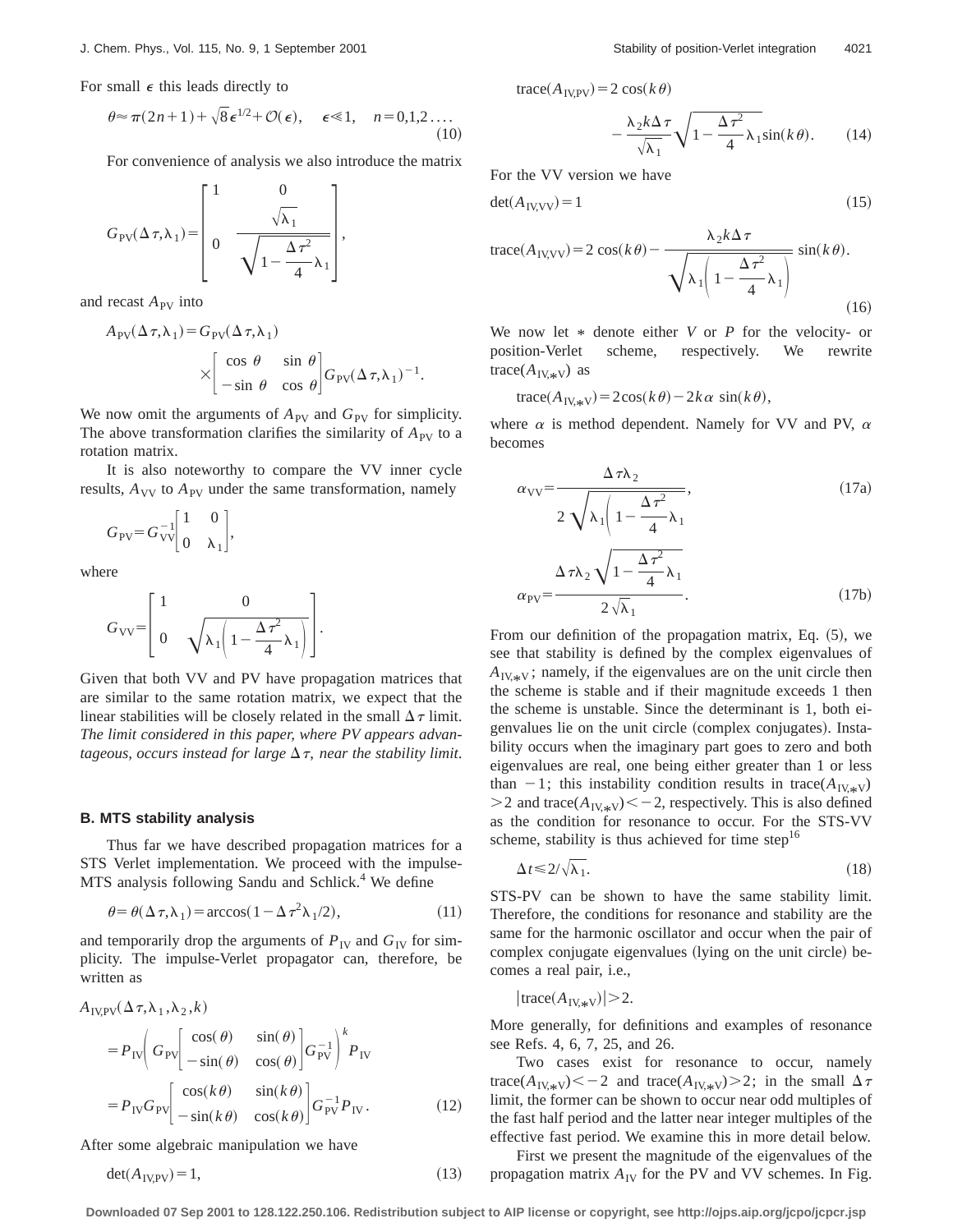

FIG. 1. The eigenvalues for the propagation matrix of a two-component harmonic oscillator are plotted in the complex plane for the position-Verlet (PV) and velocity-Verlet (VV) impulse splitting. The two time periods are  $T_1 = 2$  and  $T_2 = 10$  and the eigenvalues are computed around the half periods of the fast component:  $\beta T_1 - 0.3 \le \Delta t \le \beta T_1 + 0.3$  where  $\beta = \frac{1}{2}, \frac{5}{2}, \frac{10}{2}$ ; the inner time step  $\Delta \tau$  was evaluated in all cases in the range  $\Delta t/200 \le \Delta \tau \le \Delta t/2$ .

1 we examine eigenvalues for the two-component harmonic oscillator in the complex plane for PV and VV impulse splitting. The two time periods are  $T_1=2$  and  $T_2=10$ , and the eigenvalues are computed around three multiples of the half period of the fast component,  $\beta T_1 - 0.3 \le \Delta t \le \beta T_1 + 0.3$ where  $\beta = 1/2, 5/2, 10/2$ ; the inner time step  $\Delta \tau$  was evaluated at all values in the range  $\Delta t/200 \leq \Delta \tau \leq \Delta t/2$ . The global character of the magnitude of the eigenvalues, or more importantly its deviation from the unit circle (resonant spikes), is substantially smaller for the PV scheme. For the  $\Delta t$  $=5T_1=10$  resonance case, the VV resonant spikes are approximately three times larger for the examined range of  $\Delta \tau$ .

Next we study in Fig. 2 the resonant spikes for a relatively small  $\Delta \tau$ =0.01 and a large  $\Delta \tau$ =0.6, close to the Verlet stability limit of  $\Delta \tau_s = 2/\sqrt{\lambda_1} = 0.6366$ . We see the resonance at multiples of the half period in the small  $\Delta \tau$  limit in the top figure and the enhanced stability of PV in the large  $\Delta \tau$  limit in the bottom figure. We present an asymptotic analysis below which led us to investigate this large  $\Delta \tau$ limit.

### **C. Asymptotic analysis**

We now examine the two cases for instability to occur, namely trace( $A_{\text{IV,IV}}$ ) < -2 and trace( $A_{\text{IV,IV}}$ ) > 2. An asymptotic analysis is provided for PV and VV in the small inner-time step limit that follows the work in Ref. 4. We then examine the large inner-time step limit and offer calculations that demonstrate the advantages of PV over VV in the neighborhood of  $\Delta \tau$  approaching its stability limit.

# **1. Case I: trace(AIV, \*<sup>V</sup>) ËÀ<sup>2</sup>**

The condition trace( $A_{\text{IV+V}}$ ) < - 2 is equivalent to

 $1 + \cos(k\theta) - k\alpha \sin(k\theta)$ 

$$
=2\cos^2\left(\frac{k\theta}{2}\right)-2k\alpha\,\sin\left(\frac{k\theta}{2}\right)\cos\left(\frac{k\theta}{2}\right)<0
$$

and states that an instability occurs for

$$
\tan\left(\frac{k\theta}{2}\right) > \frac{1}{k\alpha}
$$

or

$$
k\alpha \tan\left(\frac{k\theta}{2}\right) > 1.
$$
 (19)

Following the analysis in Ref. 4, we note that  $tan(k \theta/2) \rightarrow +\infty$  when

$$
\frac{k\theta}{2} \approx (2m+1-\beta)\frac{\pi}{2}, \quad m=0,1,2,\ldots,
$$

(with  $\beta$  denoting a positive small number and *m* is an integer). Substituting the relation for the effective angular frequency at small time step, Eq.  $(7)$ , into the above expression we have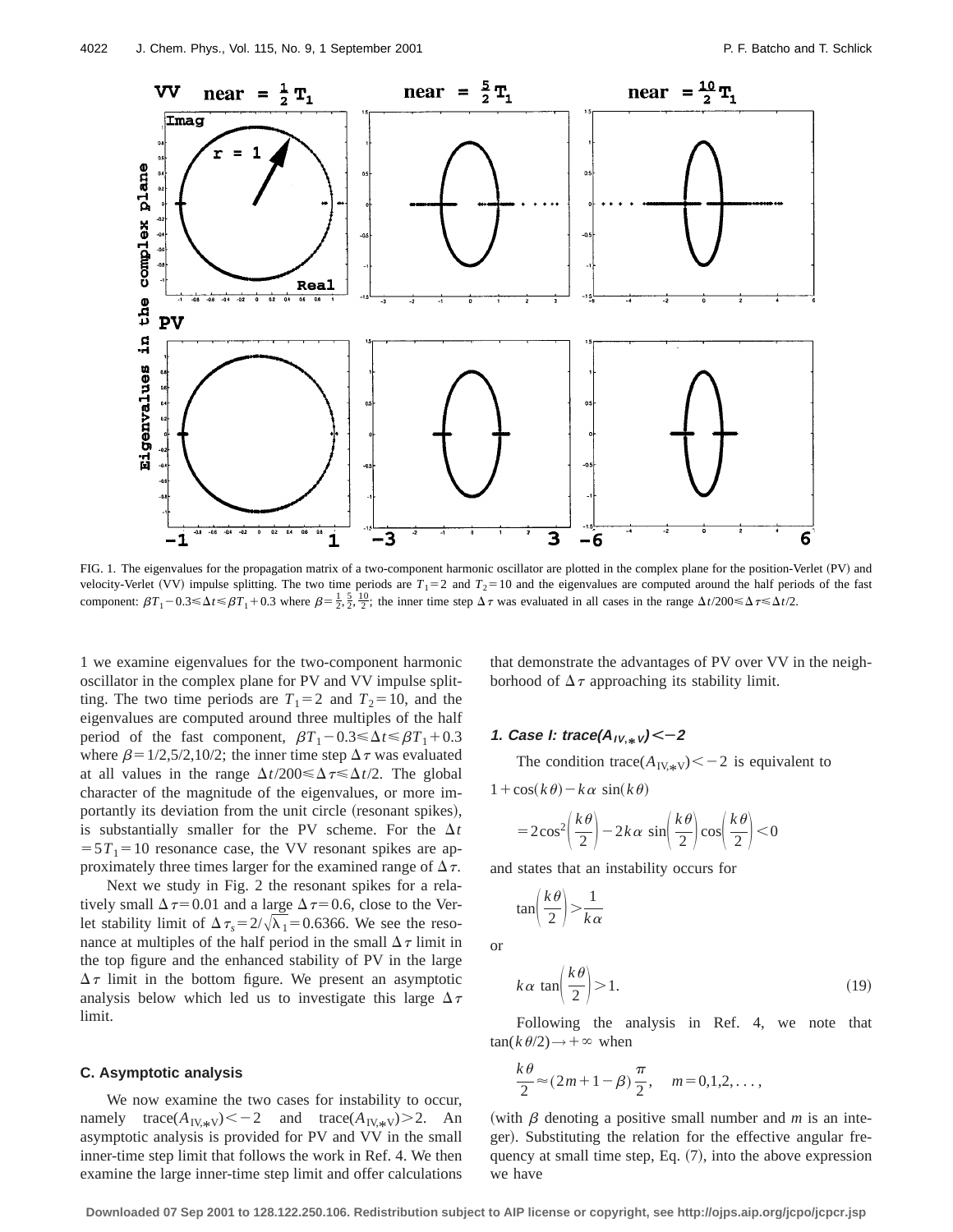

FIG. 2. The magnitude of the eigenvalues for the propagation matrix of a two component harmonic oscillator are plotted versus the outer time step  $\Delta t$ , where stability of the integrator is given by  $|\lambda| \leq 1$ . The two time periods are  $T_1=2$  and  $T_2=10$ ; the results are given for two inner time step values: Small  $\Delta \tau = 0.01$  (a), and large  $\Delta \tau = 0.6$  (b), close to the Verlet stability limit of  $\Delta \tau_s = 0.6366$ . Resonances at multiples of the half fast period in the small  $\Delta \tau$  limit are evident in (a), and the enhanced stability of PV in the large  $\Delta \tau$  limit is indicated in (b).

$$
k\Delta \tau \approx \frac{2m+1-\beta}{2}\left(\frac{2\pi}{\omega_1^{\text{eff}}}\right) = (2m+1+\beta)\frac{T_1^{\text{eff}}}{2}.
$$

Thus, we see that instabilities appear for outer time steps near odd multiples of the fast (effective) half period in the small-time step limit. *This result is independent of*  $\alpha$  *and holds for both PV and VV.*

Next we investigate the amplitude of the spikes for Case I [trace( $A_{IV,*V}$ ) < -2], noting again that a resonant time step is given by

$$
k \theta \approx (2m+1+\beta) \pi \Rightarrow \cos(m \theta) \approx -1
$$
,  $\sin(m \theta) \approx \beta \pi$ ,

which implies

trace
$$
(A_{\text{IV}})
$$
 = 2cos $(k\theta)$  – 2 $k\alpha$  sin $(k\theta)$   $\approx$  – 2 – 2 $k\alpha\beta\pi$ .

The maximal eigenvalue is

$$
r = \frac{\text{trace}(A_{\text{IV}}) - \sqrt{\text{trace}(A_{\text{IV}})^2 - 4}}{2}
$$
  

$$
\approx -1 - k\alpha\beta\pi - \sqrt{2k\alpha\beta\pi + (k\alpha\beta\pi)^2}
$$
  

$$
\approx -1 - 2k\alpha\beta\pi,
$$

the last approximation is valid for large *k*. Since the nonresonant value of  $r$  is 1, the amplitudes of the resonant spikes behave like

$$
|r| - 1 \approx 2k \alpha \beta \pi.
$$

Since  $\alpha$  is independent of  $k$ , and  $\beta$  increases only slightly with increasing *k*, the spike amplitudes increase almost linearly with *k*.

Next we examine the more interesting, large inner time step limit and take  $\Delta \tau$  close to the single time step Verlet stability condition. Substituting Eq.  $(8)$  into Eqs.  $(17a)$  and  $(17b)$ , we have

$$
\alpha_{\text{VV}} \approx \frac{\epsilon^{-1/2}}{\sqrt{2}} (1 - \epsilon) \frac{\lambda_2}{\lambda_1}, \quad \epsilon \ll 1 \tag{20}
$$

$$
\alpha_{\rm PV} \approx \sqrt{2} \,\epsilon^{1/2} (1 - \epsilon) \frac{\lambda_2}{\lambda_1}, \quad \epsilon \ll 1. \tag{21}
$$

From Eqs.  $(19)$  and  $(10)$ , the stability condition for VV scales as

$$
k \alpha_{\text{VV}} \tan\left(\frac{k\theta}{2}\right) \approx k \epsilon^{-1/2} (1-\epsilon) \frac{\lambda_2}{\lambda_1} \tan\left(\frac{k}{2} \pi (2n+1) -k \frac{\sqrt{8}}{2} \epsilon^{1/2}\right) > 1, \quad n = 0, 1, 2, \cdots \tag{22}
$$

and for PV as

$$
k \alpha_{\rm PV} \tan\left(\frac{k\theta}{2}\right) \approx k \epsilon^{1/2} (1-\epsilon) \frac{\lambda_2}{\lambda_1} \tan\left(\frac{k}{2} \pi (2n+1) -k \frac{\sqrt{8}}{2} \epsilon^{1/2}\right) > 1, \quad n = 0, 1, 2, \cdots.
$$
 (23)

For even integers *k*, we have  $(k/2)\pi(2n+1+(\sqrt{8}/\pi)\epsilon^{1/2})$  $\approx m \pi^+$ ,  $m=1,2,3,...$ , and

$$
\tan\left(\frac{k}{2}\pi\left(2n+1+\frac{\sqrt{8}}{\pi}\epsilon^{1/2}\right)\right)\sim+\epsilon^{1/2}.
$$
 (24)

For odd integers *k*, we have  $(k/2)\pi(2n+1+(\sqrt{8}/\pi)\epsilon^{1/2})$  $\approx (\pi/2)^+ + m\pi$ ,  $m=0,1,2,...$ , and the scaling takes on the asymptotic form of

$$
\tan\left(\frac{k}{2}\pi\left(2n+1+\frac{\sqrt{8}}{\pi}\epsilon^{1/2}\right)\right) \sim -\epsilon^{-1/2} + \mathcal{O}(\epsilon^{1/2}),
$$
\n
$$
\text{for } \epsilon^{1/2} \ll 1. \tag{25}
$$

By substituting Eq.  $(24)$  into Eqs.  $(22)$  and  $(23)$ , we arrive at the following asymptotic behavior for PV and VV for even *k*:

$$
\lim_{\Delta \tau \to \Delta \tau_s} k \alpha_{\rm VV} \tan\left(\frac{k\theta}{2}\right) \sim +k \frac{\lambda_2}{\lambda_1} \epsilon^0,
$$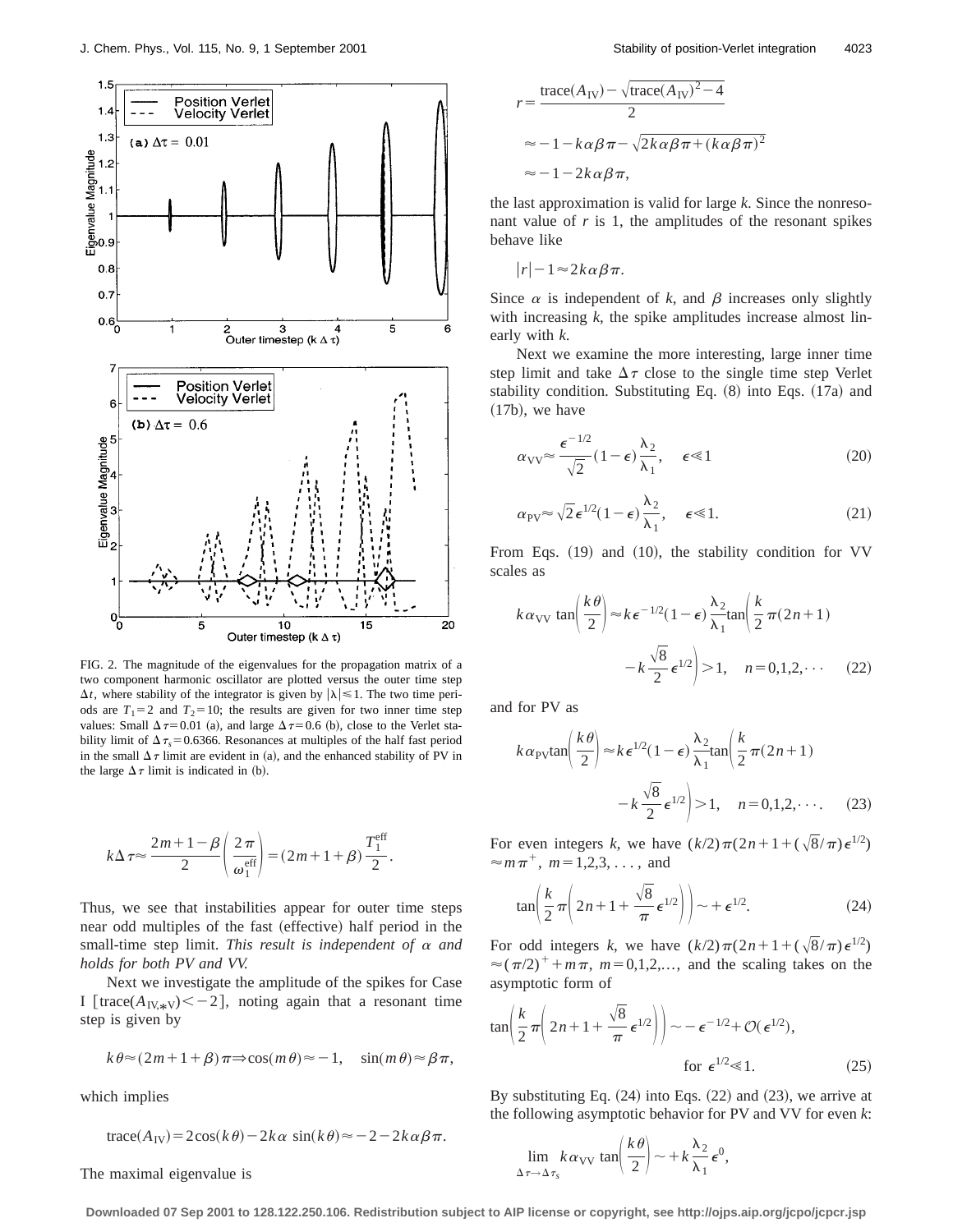$$
\lim_{\Delta \tau \to \Delta \tau_s} k \alpha_{\text{PV}} \tan \left( \frac{k \theta}{2} \right) \sim + k \frac{\lambda_2}{\lambda_1} \epsilon^1.
$$

Similarly, substituting Eq.  $(25)$  into Eqs.  $(22)$  and  $(23)$ , we find for odd *k* that

$$
\lim_{\Delta \tau \to \Delta \tau_s} k \alpha_{\text{VV}} \tan \left( \frac{k \theta}{2} \right) \sim -k \frac{\lambda_2}{\lambda_1} (\epsilon^{-1} + \mathcal{O}(\epsilon^0)),
$$
  

$$
\lim_{\Delta \tau \to \Delta \tau_s} k \alpha_{\text{PV}} \tan \left( \frac{k \theta}{2} \right) \sim -k \frac{\lambda_2}{\lambda_1} (\epsilon^0 + \mathcal{O}(\epsilon^1)).
$$

These limits imply a negative value in the large  $\Delta \tau$  limit and, therefore, do not contribute to the instability.

Recall that the instability condition holds for values of  $k\alpha$  tan( $k\theta/2$ ) > 1. In the large  $\Delta \tau$  limit, we have only even *k* values contributing to the instability;  $k\alpha$  tan( $k\theta/2$ ) scales  $\sim \epsilon^0$  for VV and *decays* like  $\epsilon^1$  for PV. Therefore, we have an interesting stabilizing effect for the PV scheme in the large  $\Delta \tau$  limit: Stability may be maintained around the resonant regions as well, i.e., if the value of  $k(\lambda_2/\lambda_1)$  or  $\epsilon$  is small enough (noting that  $\lambda_2 / \lambda_1 \leq 1$ ). In the case of PV, we have a boundary region (layer) where the stability of the outer time step can increase as we approach the large  $\Delta \tau$ limit, i.e.,  $k_{\text{unstable}}(PV) \sim (\lambda_1 / \lambda_2) \epsilon^{-1}$ . This is in contrast to VV where stability is solely a function of  $\lambda_1 / \lambda_2$ ,  $k_{\text{unstable}}(VV) \neq k(\epsilon)$ , i.e.,  $k_{\text{unstable}}(VV) \sim \lambda_1 / \lambda_2$ .

In Fig. 3 we present the function  $k\alpha$  tan( $k\theta/2$ ) for the PV and VV integrators where the two time periods are  $T_1$ = 2 and  $T_2$ = 10. We use a modest inner time step of  $\Delta \tau$ =0.4 and an inner time step  $\Delta \tau$ =0.6 close to the Verlet stability limit of  $\Delta \tau_s = 0.6366$ . The approximately equivalent stability behavior for small to modest  $\Delta \tau$  is contrasted to the different results for  $\Delta \tau$  approaching the Verlet stability limit.

# **2. Case II: trace(AIV, \*<sup>V</sup>)Ì<sup>2</sup>**

The condition trace( $A_{IV,*V}$ )>2 is equivalent to

$$
-1+\cos(k\theta)-k\alpha\sin(k\theta)
$$

$$
=-2\sin^2\left(\frac{k\theta}{2}\right)-2k\alpha\,\sin\left(\frac{k\theta}{2}\right)\cos\left(\frac{k\theta}{2}\right)>0,
$$

and states that an instability will occur for

$$
-k\alpha < \tan\left(\frac{k\theta}{2}\right) < 0
$$

or

$$
-1 < \frac{1}{k\alpha} \tan\left(\frac{k\theta}{2}\right) < 0.
$$
 (26)

The second bound  $\lceil \tan(k \theta/2) \le 0 \rceil$  results from the fact that the inequality can only be achieved if  $sin(k\theta/2)cos(k\theta/2)$  $<$ 0, i.e., tan( $k\theta$ /2) $<$ 0; this limit is a strong boundary in the large *k*<sup>a</sup> limit.

To examine the stability condition of Case II in the large  $\Delta \tau$  limit, we apply the same asymptotic results found in Case I above. For VV we utilize Eqs.  $(20)$  and  $(10)$  to arrive at



FIG. 3. The stability condition of  $k \alpha$  tan( $k \theta/2$ )  $\leq 1$  for Case I is plotted for the position-Verlet and velocity-Verlet integrators. The two time periods are  $T_1=2$  and  $T_2=10$ ; the results are given for two inner time steps:  $\Delta \tau$ = 0.4 and 0.6, the latter close to the Verlet stability limit of  $\Delta \tau_s$ = 0.6366. The approximately equivalent stability conditions found for small to moderate  $\Delta \tau$  are contrasted to an enhanced stability shown for PV in the limiting values of large  $\Delta \tau$ .

$$
\frac{1}{k \alpha_{\text{VV}}} \tan\left(\frac{k\theta}{2}\right) \approx \frac{\epsilon^{1/2}}{k(1-\epsilon)} \frac{\lambda_1}{\lambda_2} \tan\left(\frac{k}{2}\pi(2n+1) + k\frac{\sqrt{8}}{2}\epsilon^{1/2}\right), \quad n = 0, 1, 2, \cdots.
$$

For PV, we use Eqs.  $(21)$  and  $(10)$  to arrive at

$$
\frac{1}{k \alpha_{\text{PV}}} \tan\left(\frac{k\theta}{2}\right) \approx \frac{\epsilon^{-1/2}}{k(1-\epsilon)} \frac{\lambda_1}{\lambda_2} \tan\left(\frac{k}{2}\pi(2n+1) + k\frac{\sqrt{8}}{2}\epsilon^{1/2}\right), \quad n = 0, 1, 2, \cdots.
$$
 (27)

Again, for even values of *k* we have

$$
\tan\left(\frac{k}{2}\pi\left(2n+1+\frac{\sqrt{8}}{\pi}\epsilon^{1/2}\right)\right)\sim+\epsilon^{1/2},
$$

and for odd values of *k* we have

**Downloaded 07 Sep 2001 to 128.122.250.106. Redistribution subject to AIP license or copyright, see http://ojps.aip.org/jcpo/jcpcr.jsp**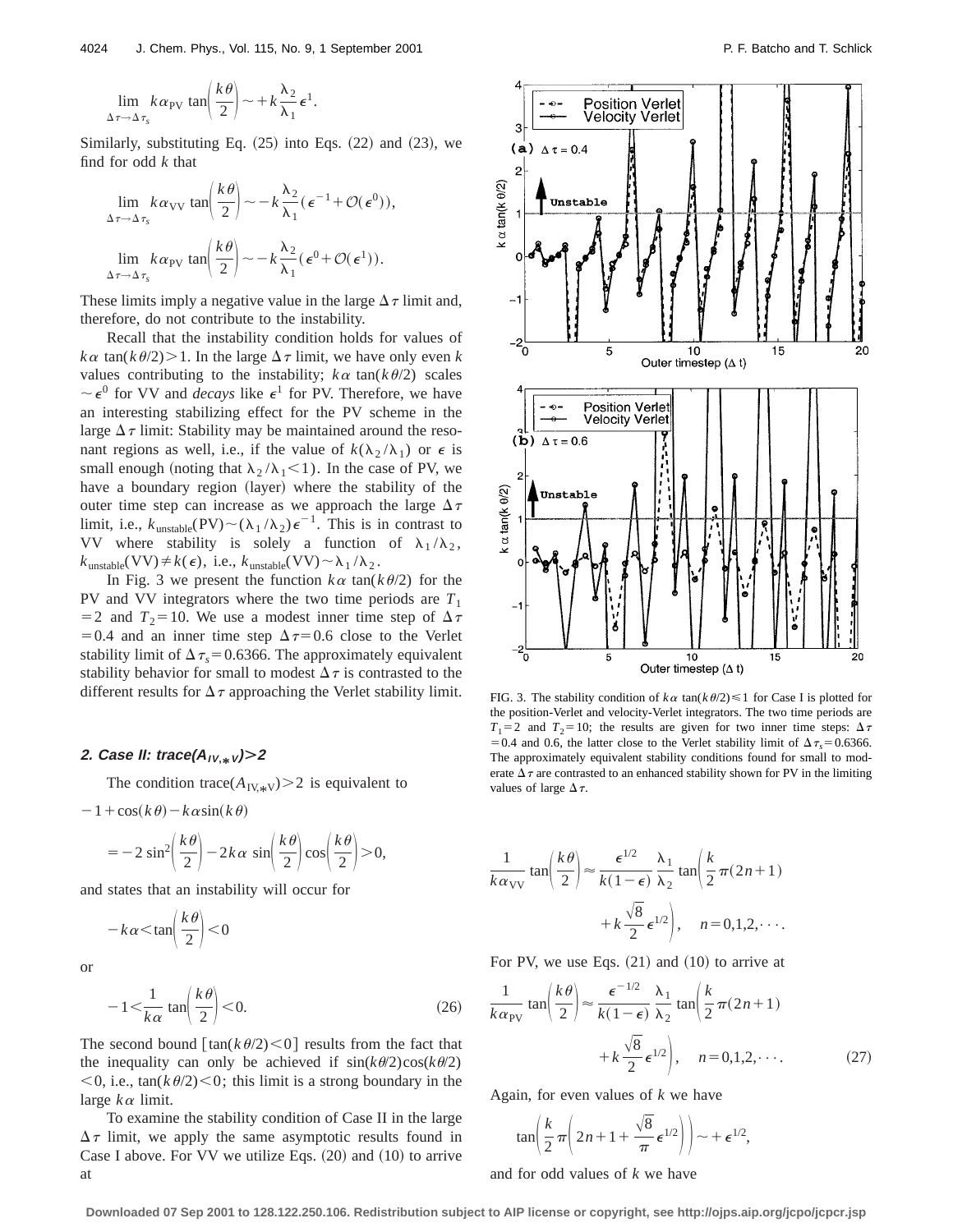$$
\tan\left(\frac{k}{2}\pi\left(2n+1+\frac{\sqrt{8}}{\pi}\epsilon^{1/2}\right)\right) \sim -\epsilon^{-1/2} + \mathcal{O}(\epsilon^{1/2}),
$$
\n
$$
\text{for } \epsilon^{1/2} \ll 1. \tag{28}
$$

These results lead to the asymptotic behavior for VV and PV with even *k* as

$$
\lim_{\Delta \tau \to \Delta \tau_s} \frac{1}{k \alpha_{\text{VV}}} \tan \left( \frac{k \theta}{2} \right) \sim +k^{-1} \frac{\lambda_1}{\lambda_2} \epsilon^1,
$$
  

$$
\lim_{\Delta \tau \to \Delta \tau_s} \frac{1}{k \alpha_{\text{PV}}} \tan \left( \frac{k \theta}{2} \right) \sim +k^{-1} \frac{\lambda_1}{\lambda_2} \epsilon^0.
$$

Around possible resonant cases of odd  $k=1,3,5,...$ , we have

$$
\lim_{\Delta \tau \to \Delta \tau_s} \frac{1}{k \alpha_{\text{VV}}} \tan \left( \frac{k \theta}{2} \right) \sim -k^{-1} \frac{\lambda_1}{\lambda_2} (\epsilon^0 + \mathcal{O}(\epsilon^1)),\tag{29}
$$

$$
\lim_{\Delta \tau \to \Delta \tau_s} \frac{1}{k \alpha_{\text{PV}}} \tan \left( \frac{k \theta}{2} \right) \sim -k^{-1} \frac{\lambda_1}{\lambda_2} (\epsilon^{-1} + \mathcal{O}(\epsilon^0)). \tag{30}
$$

For even *k*, the positive asymptotic result does not contribute to the instability. For odd *k* values, we again see a favorable analysis for PV. Here instability occurs for small negative values of  $(1/k\alpha)\tan(k\theta/2)$ . The VV analysis has negative values of  $(1/k\alpha)\tan(k\theta/2)$  which are independent of  $\epsilon$  to first order, i.e.,  $(1/k \alpha) \tan(k \theta/2)$  approaches a constant value in the large  $\Delta \tau$  limit. For PV, the negative values of  $(1/k \alpha) \tan(k \theta/2)$  are *increasing* as  $\epsilon^{-1}$ . Therefore, we again have an interesting stabilizing effect for the PV scheme in the large  $\Delta \tau$  limit: Stability may be maintained around the resonant regions as long as the value of  $(k^{-1})\lambda_1/\lambda_2$  is *large* enough (noting that  $\lambda_1 / \lambda_2 > 1$ ) or  $\epsilon$  is small enough. We subsequently arrive at the same results found in Case I, namely, for PV (here for odd  $k$ ) the stability of the outer time step can increase as we approach the large  $\Delta \tau$  limit, i.e.,  $k_{\text{unstable}}(PV) \sim (\lambda_1 / \lambda_2) \epsilon^{-1}$ ;  $k_{\text{unstable}}(PV)$  will increase with decreasing  $\epsilon$ . For VV, the maximal stability value is solely a function of  $\lambda_1 / \lambda_2$ .

In Fig. 4, we present the function  $(1/k \alpha) \tan(k \theta/2)$  for the PV and VV integrators where the two time periods are  $T_1 = 2$  and  $T_2 = 10$ . The results are given for a moderate inner time step of  $\Delta \tau$ =0.4 and a larger value  $\Delta \tau$ =0.6 close to the Verlet stability limit of  $\Delta \tau_s = 0.6366$ . Approximately equivalent stability conditions are found for small to moderate  $\Delta \tau$ ; for  $\Delta \tau$  near  $\Delta \tau_s$ , an enhanced stability is found in the outer time step for PV.

To examine the size of the resonant spikes, i.e., the distance of the eigenvalues from the unit circle, we note that Eq.  $(27)$  implies

$$
\frac{k\theta}{2} \approx (m-\beta)\pi, \ 0 < \beta < \frac{1}{2}.
$$

In the small inner-time step limit, we obtain

 $k\Delta \tau \approx (m-\beta)T_1^{\text{eff}}$ .

We find that the instability appears for outer time steps near integer multiples of the effective fast period.



FIG. 4. The stability condition of  $tan(k \theta/2)/(k \alpha) \ge 1$  for Case II is plotted for the position-Verlet and velocity-Verlet integrators. The two time periods are  $T_1=2$  and  $T_2=10$ ; the results are given for two inner time steps:  $\Delta \tau$ = 0.4 and 0.6, the latter close to the Verlet stability limit of  $\Delta \tau_s$  = 0.6366. The Verlet integrator is shown to be unstable for all small  $\Delta t$  when  $\Delta \tau$ approaches the inner time step stability condition.

To approximate the spike amplitudes for Case II, we note that near the resonance

$$
k\theta \approx (2m-1)\pi \Rightarrow \cos(k\theta) \approx 1, \sin(k\theta) \approx -\beta \pi.
$$

With a similar analysis presented for Case I above, we find that the increasing spike height is linear with *k*, for large *k*

$$
|r| - 1 \approx k \alpha \beta \pi.
$$

In both cases, the amplitude of the resonant spikes scales to leading order, in the large  $k$  limit [or more formally  $(k\alpha\beta) \geq 1$ , as

$$
ampl \approx k \alpha \beta \pi, \tag{31}
$$

where  $\beta$  is a small positive number,  $0 < \beta < 1/2$ . By substituting Eqs.  $(17a)$  and  $(17b)$  into Eq.  $(31)$  and taking the ratio of the two results, we find that the approximate amplitude of the ''resonant spikes'' is always smaller for the PV formulation. That is

$$
\frac{ampl_{\text{PV}}}{ampl_{\text{VV}}} \approx 1 - \frac{\Delta \tau^2}{4} \lambda_1,\tag{32}
$$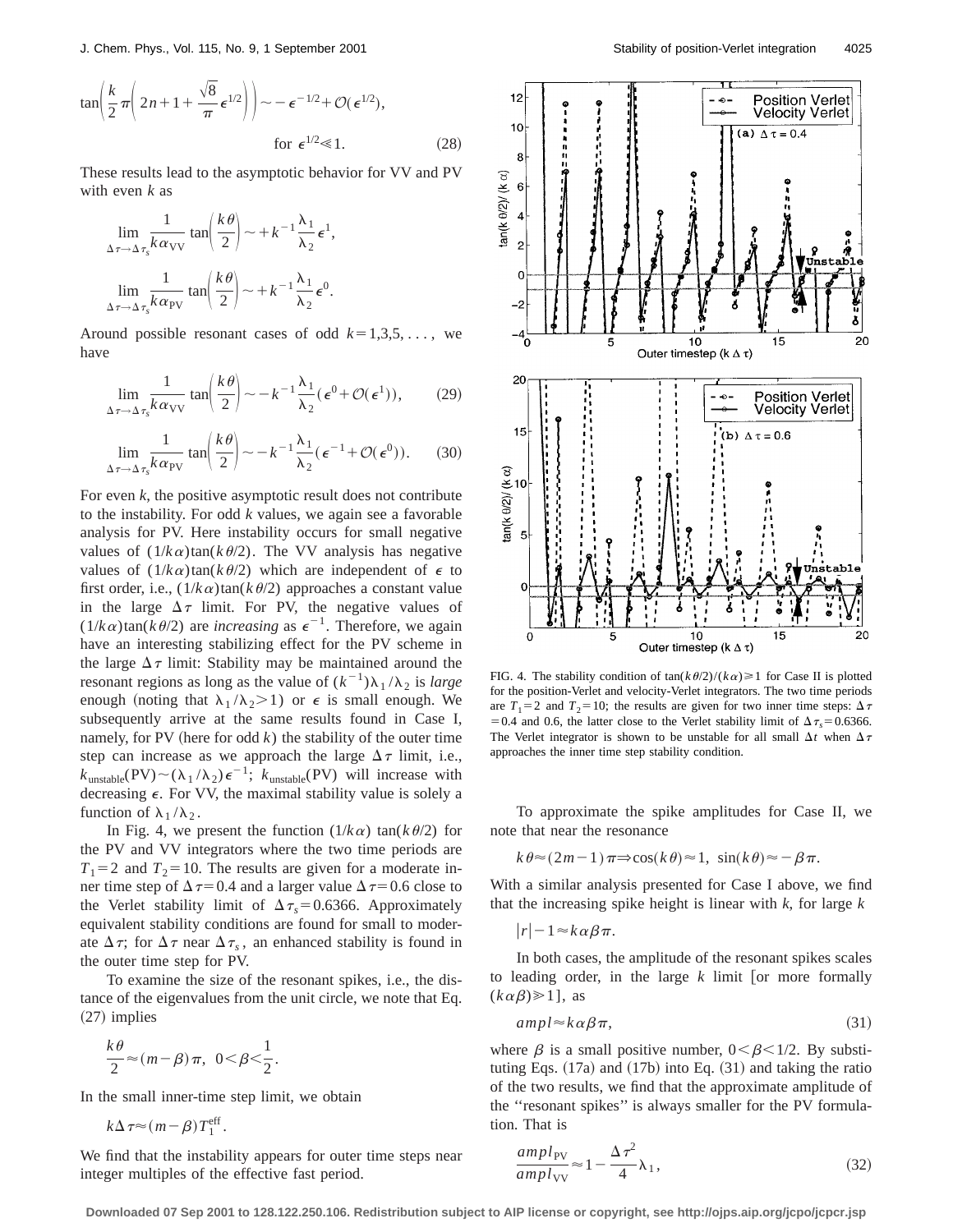

FIG. 5. The outer time step stability limit as calculated from the analysis of the propagation matrix for both the position-Verlet and velocity-Verlet integrators. The results are presented for various inner time steps up to the Verlet stability limit of  $\Delta \tau_s = 0.6366$ . Various time scale separations are examined in (a)–(d):  $(T_1, T_2) = (2, 6), (2, 20), (2, 30),$  and  $(2, 100)$ . PV allows larger outer time steps  $\Delta t$  than VV as  $\Delta \tau_s$  is approached.

this result holds for Case I as well. Furthermore, if we examine the large inner-time step limit and take  $\Delta \tau$  close to the single-time step Verlet stability condition, Eq.  $(8)$ , we have

$$
\frac{ampl_{\rm PV}}{ampl_{\rm VV}}\!\approx\!2\,\epsilon,
$$

for

$$
\Delta \tau = 2(1-\epsilon)/\sqrt{\lambda_1}, \quad \epsilon \ll 1.
$$

This limiting behavior also holds for Case I. In the limit of small inner time steps, the resonant effects are similar for the PV and VV formulations, as confirmed from Eq.  $(32)$  and through stability calculations of the impulse-Verlet propagation matrix  $(A_{\text{IV},*V})$  [Eq. (12)].

Lastly, we examine the stability boundary for two cases where the slow and fast periods have relative ratios of 3, 10, 15, and 50. The outer time step stability limit is calculated from the analysis of the propagation matrix for both the PV and VV integrators. The results are presented for various inner time steps up to the Verlet stability limit. The most unstable outer time step is defined as the first value of *k* that meets the instability condition, trace( $A_{\text{IV,}\#V}$ ) $<-2$  or trace( $A_{\text{IV},*V}$ )>2, for a given  $\Delta \tau$ . Figure 5 plots the most unstable outer time step, as a function of  $\Delta \tau$ . The four time scale separations used are  $(T_1, T_2)=(2, 6), (2, 10), (2, 20),$ and  $(2,100)$ . For PV, the stability region that scales as  $k$  $\sim \epsilon^{-1}$  at the large  $\Delta \tau$  limit ( $\Delta \tau_s = 0.6366$ ) is illustrated.

### **III. BIOMOLECULAR SIMULATION**

The results above suggest that PV is preferable to VV in impulse splitting schemes, particularly at larger inner time steps. This conclusion supports observations made in Ref. 15, and noted in Ref. 13, that PV has better stability in terms of amplitude of root-mean-square (rms) fluctuations in the total energy for nonlinear biomolecular systems. Here we present an application of our algorithms in Ref. 15 for a solvated protein system with  $\sim$  14 000 atoms. The integration is based on a three-level splitting scheme and incorporates the particle-mesh Ewald (PME) scheme for electrostatic evaluations.<sup>27,28</sup>

Several different strategies can be used for implementing the three-level force splitting as discussed above. We take the Ewald reciprocal force as the long-range ''slow'' force, the bonded terms in the fast force class, and all other terms in the medium class force. This is a typical force splitting used in rigid-cutoff methods that use switching functions to define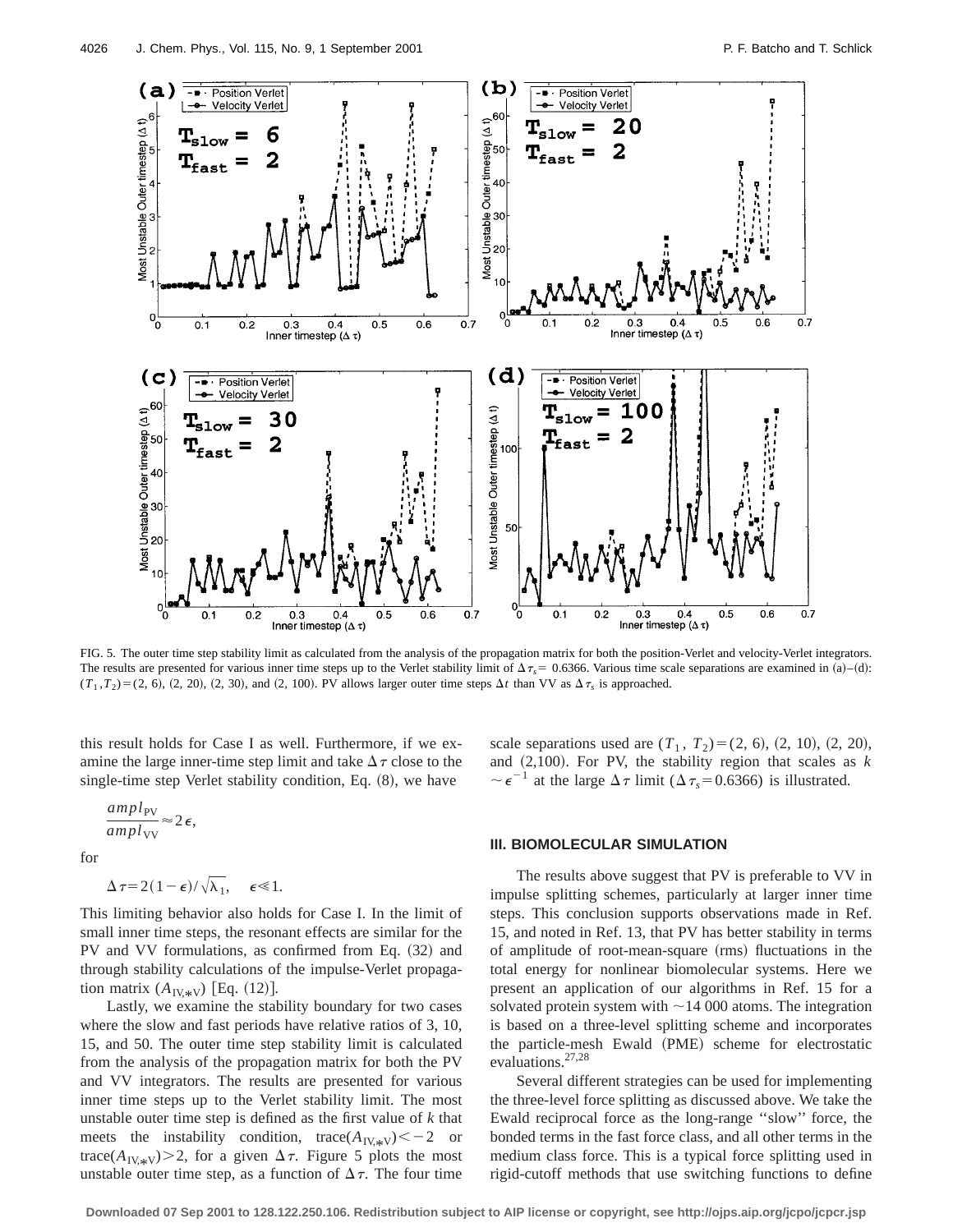

(a) Newtonian, Cutoff=6 : Solvated Protein





FIG. 6. (Color) The deviation in energy components relative to the baseline STS-PV integrator for the solvated protein system are compared for MTS-VV and MTS-PV at two time step combinations. Here the total energy (E) and its components, kinetic energy (Ek), potential energy (Ep), van der Waals energy (Ev), electrostatic energy (Ec), bond energy (Eb), bond angle energy (Ea), and dihedral energy (Ed) are plotted along with the temperature (T) percent differences. A cutoff of 6 Å and time steps of  $(\Delta \tau, \Delta t_m, \Delta t)$  = (1.5, 3.0, 6.0) fs and (1.0, 2.0, 6.0) fs are used in (a) and (b), respectively. Larger relative errors are found for the velocity-Verlet formulation and these errors tend to increase with increasing medium time step; this contrast/behavior of position-Verlet, which maintains a comparatively constant error with an increased medium time step. Total integration lengths in all simulations were 300 ps.

slow forces.<sup>6,16</sup> The medium force evaluation includes  $1-4$ interaction, van der Waals terms, and the real space sum for the PME method; the neighbor exclusion correction term for the real space sum was updated at each medium term evaluation. Nonbonded (NB) list-management routines were applied at each medium force call; the AMBER software includes tests to determine if the NB list utilities should be invoked.

An interesting aspect of the numerical integration, as discussed in Ref. 15, is that the Ewald sum does not completely separate the time scales of the electrostatic term. Thus, fast force components exist within the slow force (reciprocal term) component. In an effort to separate the time scales of the electrostatic force component, we suggest<sup>29</sup> a modified Ewald-type core function that effectively splits the lattice sum and formulates the reciprocal space potential and real space sum into isolated far-field and near-field interactions, respectively.

In Fig. 6 we present the error in mean energy components for a Newtonian integration of the solvated protein; comparisons to an accurate  $\Delta t$ =0.5 fs single-time step integration are made. The effective Ewald cutoff was 6 Å, and time steps of  $(\Delta \tau, \Delta t_m, \Delta t) = (1.5, 3.0, 6.0)$  fs and  $(1.0, 2.0,$ 6.0! fs were used for both PV and VV; total integration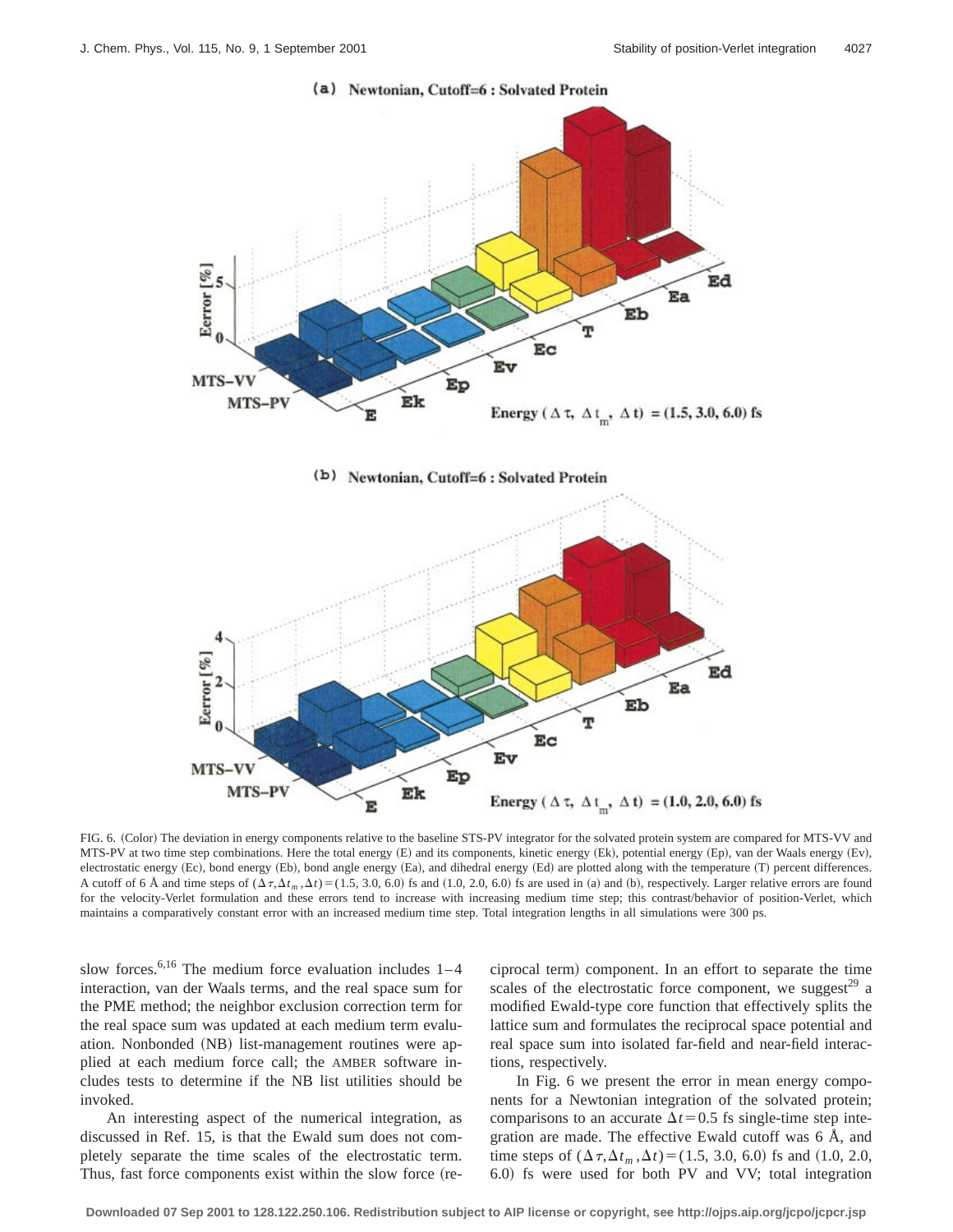

FIG. 7. The discrete Fourier transforms of the velocity autocorrelation function of the solvated protein simulation for 300 ps MTS simulations are compared to a 40 ps STS-PV simulations ( $\Delta t$ =1 fs and cut-off values for 6 and 9 Å). Three MTS protocols with a cut-off value of 6 Å are used in  $(c)$ – (e): Time steps of  $(\Delta \tau, \Delta t_m, \Delta t)$  $=$  (1.5, 3.0, 6.0) fs for PV, time steps of  $(\Delta \tau, \Delta t_m, \Delta t)$  = (1.5, 3.0, 6.0) fs for VV, and time steps of  $(1.0, 2.0, 6.0)$  fs for VV.

lengths were 300 ps. Extensive numerical experiments (see Ref. 15) indicate that an outer time step of  $\Delta t < 6$  fs is required to ensure stable long-time trajectories. For an acceptance criteria, a threshold of less than 5% deviation from the

baseline STS in the energy component is typical, indicating that the ( $\Delta t_m$ =3 fs,  $\Delta t$ =6 fs) MTS-PV result is allowable but the MTS-VV is not. For the smaller medium time step of  $(\Delta t_m = 2 \text{ fs}, \Delta t = 6 \text{ fs})$ , both MTS-PV and MTS-VV have